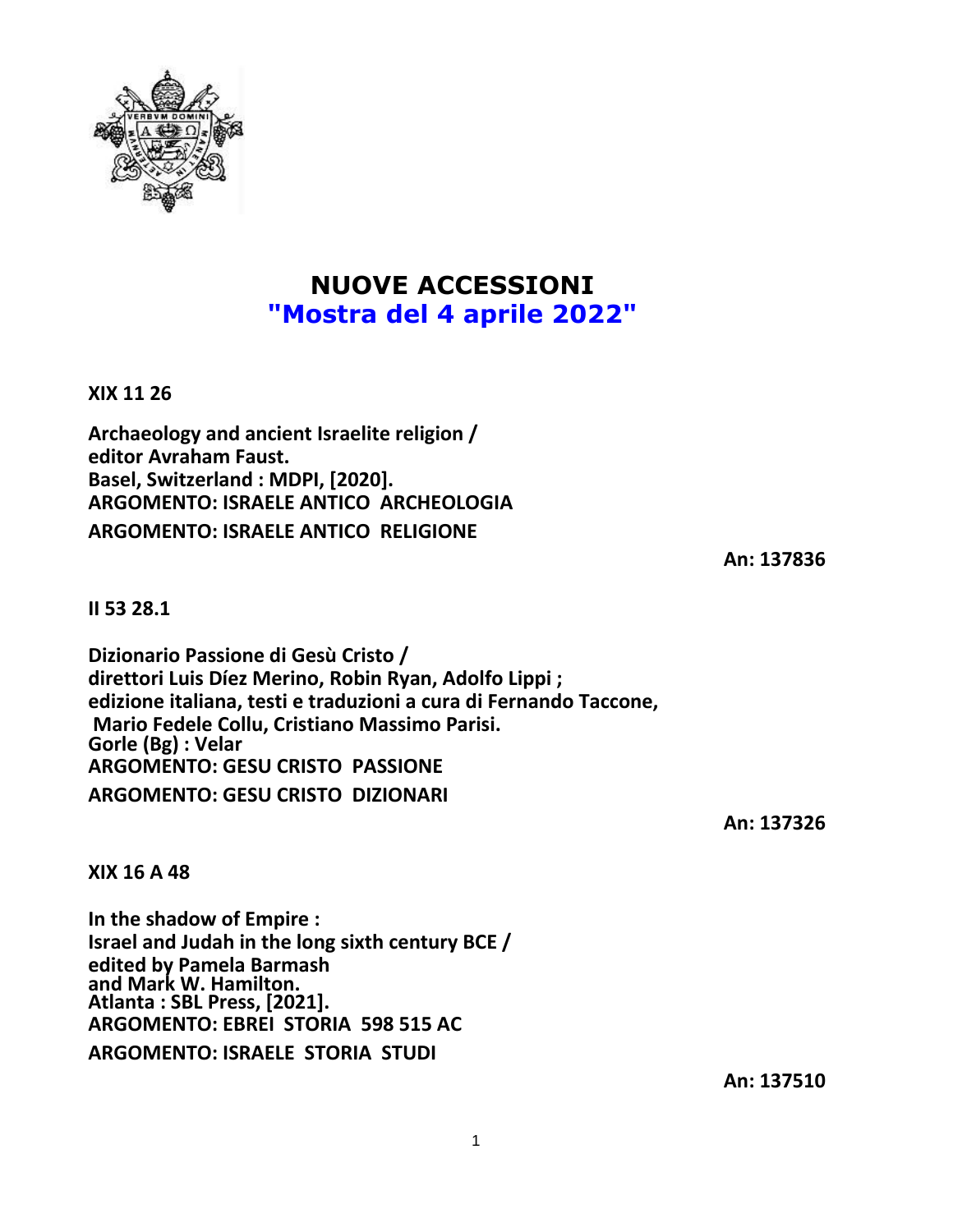**XXV 91 50.1 XXV 91 50.2**

**Les archives du conseil municipal d'Hermoupolis Magna (P. Herm.Boul.) / éditées par Marie Drew-Bear, avec la collaboration de François Chausson et de Herwig Maehler. Berlin ; Boston : De Gruyter, [2020]. ARGOMENTO: PAPIRI DEMOTICI**

**ARGOMENTO: EGIZIANO LINGUA DEMOTICA PAPIRI TESTI ARGOMENTO: OSTERREICHISCHE NATIONALBIBLIOTHEK PAPIRI ARGOMENTO: HERMOPOLIS MAGNA CITTA ESTINTA**

**An: 138174**

**M.P. A 232 305**

**Remove that Pyramid! : studies on the archaeology and history of predynastic and pharaonic Egypt in honour of Stan Hendrickx / edited by Wouter Claes [e altri 3]. Leuven ; Paris ; Bristol, CT : Peeters, 2021. ARGOMENTO: EGITTO ANTICO ARCHEOLOGIA ARGOMENTO: HENDRICKX STAN 1954 FESTSCHRIFT**

**An: 137690**

**A.P. 16 M 3**

**The art of biblical interpretation : visual portrayals of scriptural narratives / edited by Heidi J. Hornik, Ian Boxall, and Bobbi Dykema. Atlanta, GA : SBL Press, [2021]. ARGOMENTO: BIBLIA ARTE**

**ARGOMENTO: BIBLIA ANALISI NARRATIVA ARGOMENTO: BIBLIA INTERPRETAZIONE**

**An: 137946**

**XL 10 31**

**Casavecchia, Roberta. La Bibbia a Montecassino = The Bible at Montecassino / Roberta Casavecchia - Marilena Maniaci - Giulia Orofino ; schede catalografiche di / Catalogue descriptions by Laura Albiero [e altri 7]. Turnhout : Brepols, [2021]. ARGOMENTO: MONTECASSINO ABBAZIA MANOSCRITTI ARGOMENTO: BIBLIA MANOSCRITTI**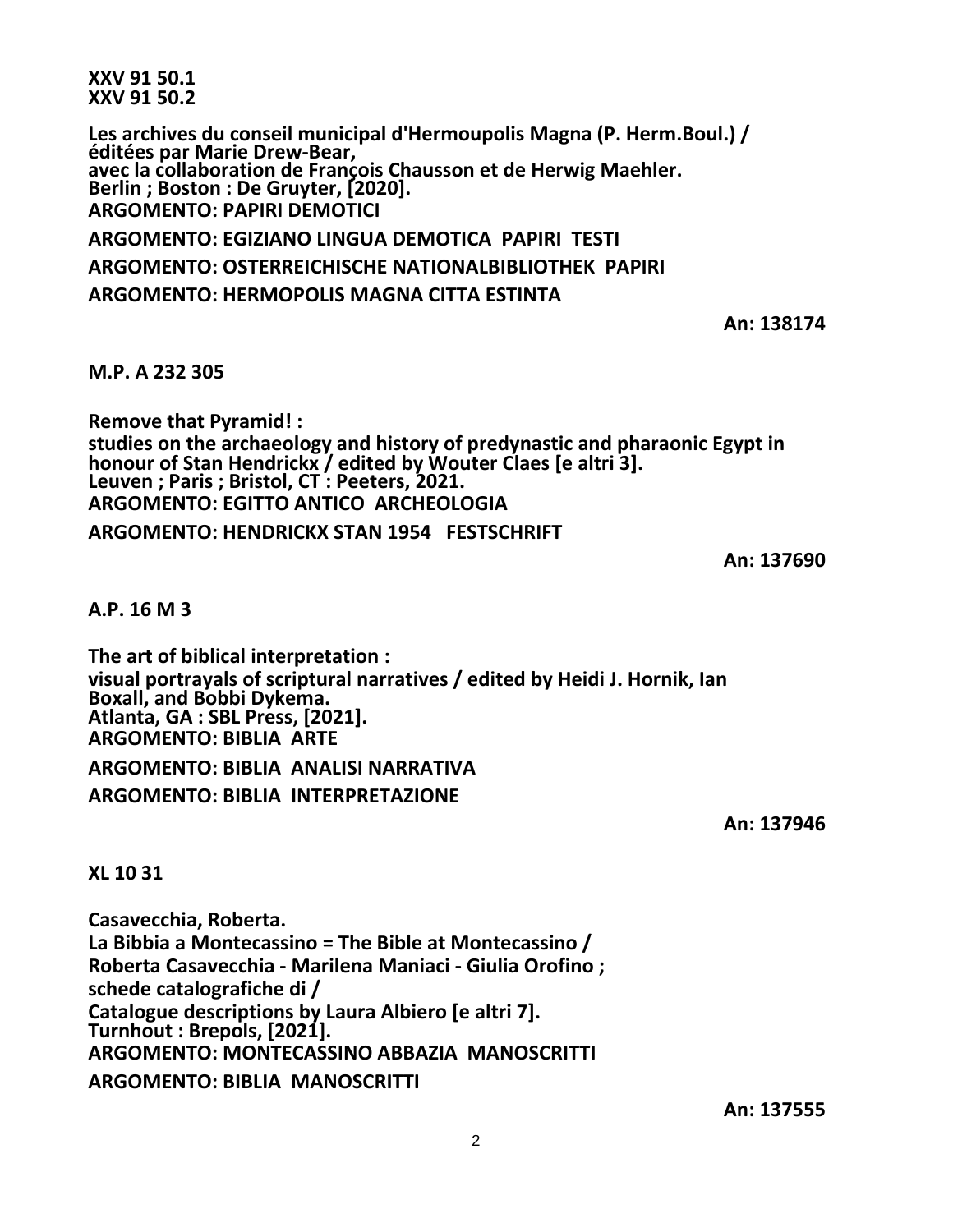3

**VIII 36 12.16**

**Fried, Lisbeth S., 1943-. Nehemiah : a commentary / Lisbeth S. Fried. Sheffield : Sheffield Phoenix Press, 2021. ARGOMENTO: BIBLIA VT NEHEMIA COMMENTI INGLESE**

**An: 137552**

**XIX 16 39**

**Glissmann, Volker. Out of exile, not out of Babylon : the diaspora theology of the Golah / Volker Glissmann. Mzuzu, Malawi : Mzuni Press, 2019. ARGOMENTO: ESILIO DOTTRINA BIBLICA ARGOMENTO: DIASPORA ARGOMENTO: EBREI DIASPORA ARGOMENTO: EBREI STORIA 589 538 AC ESILIO**

## **VIII 201 B 2**

**Gombis, Timothy G., 1972-. Mark / Timothy G. Gombis ; Tremper Longmann III & Scot McKnight general editors. Grand Rapids, Michigan : Zondervan, [2021]. ARGOMENTO: BIBLIA NT MARCUS COMMENTI INGLESE**

**An: 137976**

## **XXIII 83 9**

**Koehl, Robert B. Koukounaries I : Mycenaean pottery from selected contexts / Robert B. Koehl. Oxford : Archaeopress Publishing Ltd, [2021]. ARGOMENTO: CERAMICA MICENE ARGOMENTO: MICENE ARCHEOLOGIA ARGOMENTO: GRECIA ANTICA ARTE**

**An: 138109**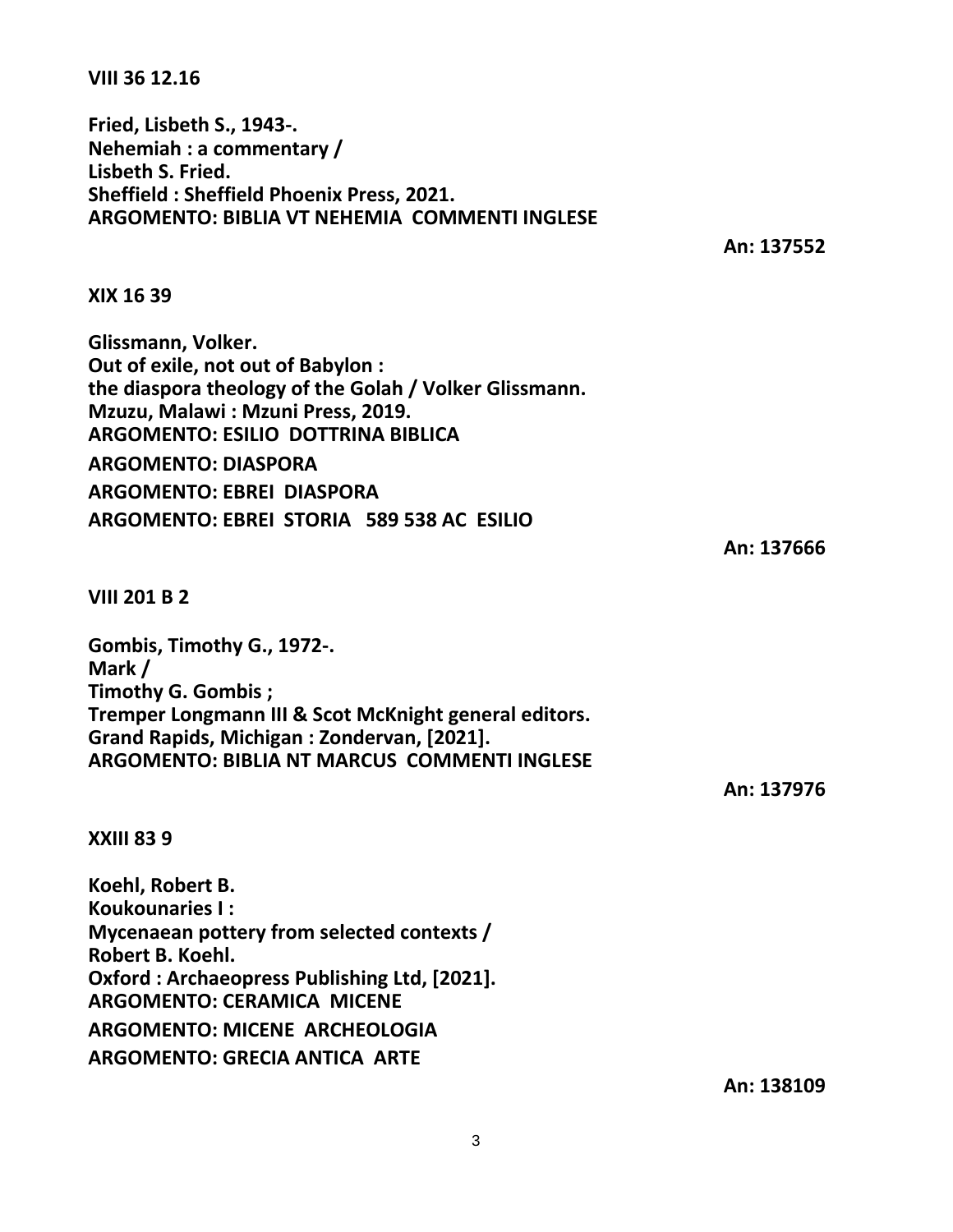**VIII 179 A 24.1**

**Korzec, Cezary, sacerdote, 1968-. Księga Lamentacji / wstęp, przekład z oryginału, komentarz Cezary Korzec. Częstochowa : Święty Paweł, [2021]. ARGOMENTO: BIBLIA VT LAMENTATIONES COMMENTI POLACCO**

**An: 137642**

**V 81 29**

**Lanier, Gregory R., 1981-. The Septuagint : what it is and why it matters / Gregory R. Lainer and William A. Ross. Wheaton, Illinois : Crossway, [2021]. ARGOMENTO: SEPTUAGINTA INTRODUZIONE**

**An: 138043**

**XVII 95 A 284**

**Lee, Dorothy A., 1953-. The ministry of women in the New Testament : reclaiming the biblical vision for Church leadership / Dorothy A. Lee. Grand Rapids, Michigan : Baker Academic, a division of Baker Publishing Group, [2021]. ARGOMENTO: BIBLIA DONNE MINISTERO ARGOMENTO: DONNE BIBLIA NT ARGOMENTO: DONNE CHIESA PRIMITIVA ARGOMENTO: CHIESA PRIMATO ARGOMENTO: CHIESA PRIMITIVA MINISTERO**

**An: 137806**

**XXXIX 8 78**

**López-Ruiz, Carolina. Phoenicians and the making of the Mediterranean / Carolina López-Ruiz. Cambridge, Massachusetts ; London, England : Harvard University Press, 2021. ARGOMENTO: FENICI STORIA ARGOMENTO: MEDITERRANEO MARE STORIA**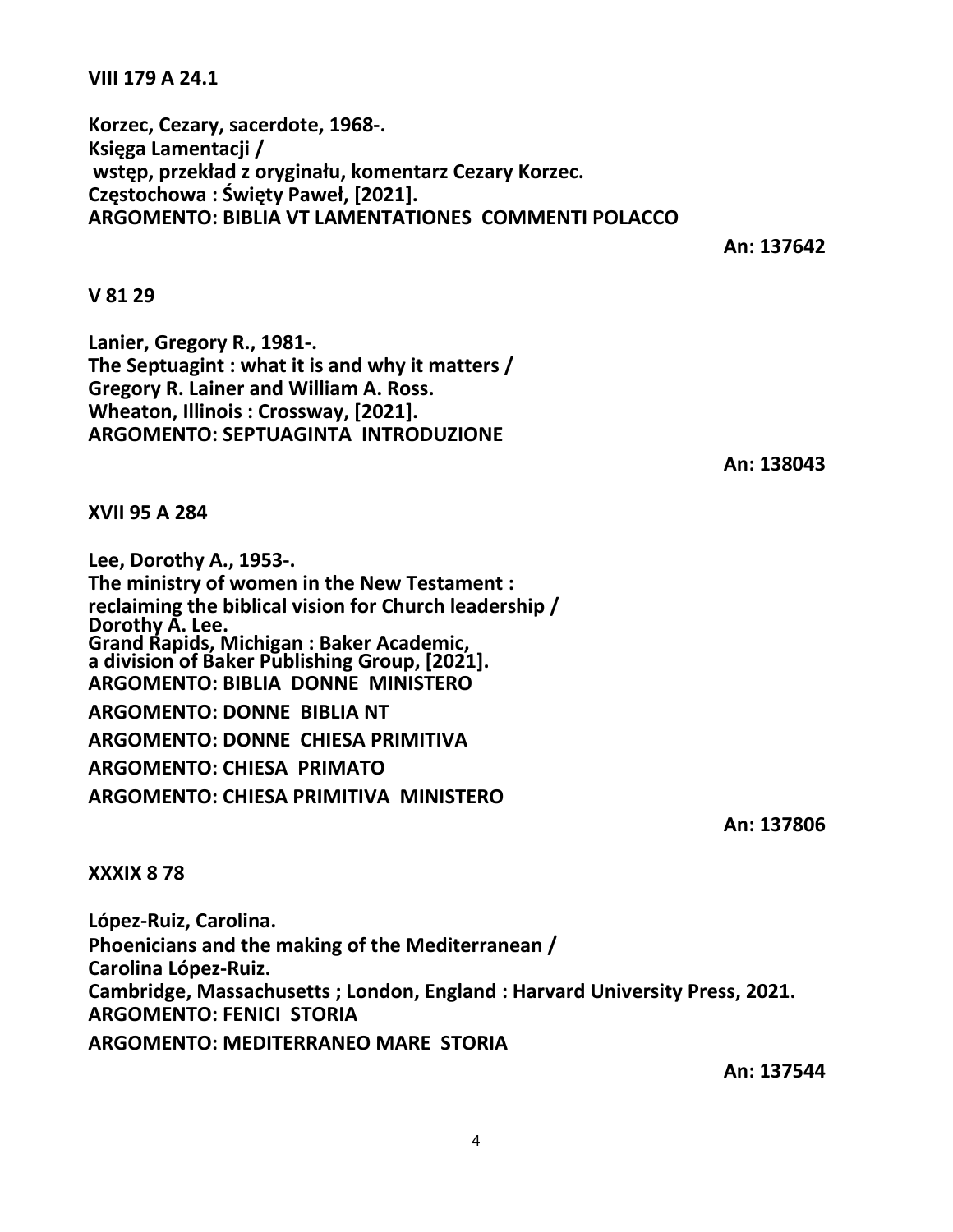5

**M.C. C 95 318**

**XXVII 29 A 16**

**Women and war in Roman epic /**

**ARGOMENTO: LATINO LINGUA LETTERATURA**

**ARGOMENTO: ROMA ANTICA DONNE ARGOMENTO: ROMA ANTICA GUERRA**

**Leiden ; Boston : Brill, [2021].**

**Pyy, Elina.**

**by Elina Pyy.**

**Oiry, Béatrice. Le temps qui compte : construction et qualification du temps de l'histoire dans le récit des livres de Samuel (1 S 1 - 1 R 2) / par Béatrice Oiry. Leuven ; Paris ; Bristol, CT : Peeters, 2021. ARGOMENTO: BIBLIA VT SAMUELIS ANALISI NARRATIVA ARGOMENTO: BIBLIA VT REGUM I ANALISI NARRATIVA ARGOMENTO: TEMPO BIBLIA**

**An: 137673**

**An: 137781**

**V 41 24**

**Riches, John Kenneth, 1939-. The Bible : a very short introduction / John Riches. New York, NY : Oxford University Press, 2021. ARGOMENTO: BIBLIA INTRODUZIONE INGLESE 2000**

**M.C. G 8 95**

**Wénin, André, 1953-. Il Libro dei Giudici / André Wénin. Bologna : Edizioni Dehoniane, [2021]. ARGOMENTO: BIBLIA VT JUDICUM INTERPRETAZIONE ITALIANO**

**An: 137843**